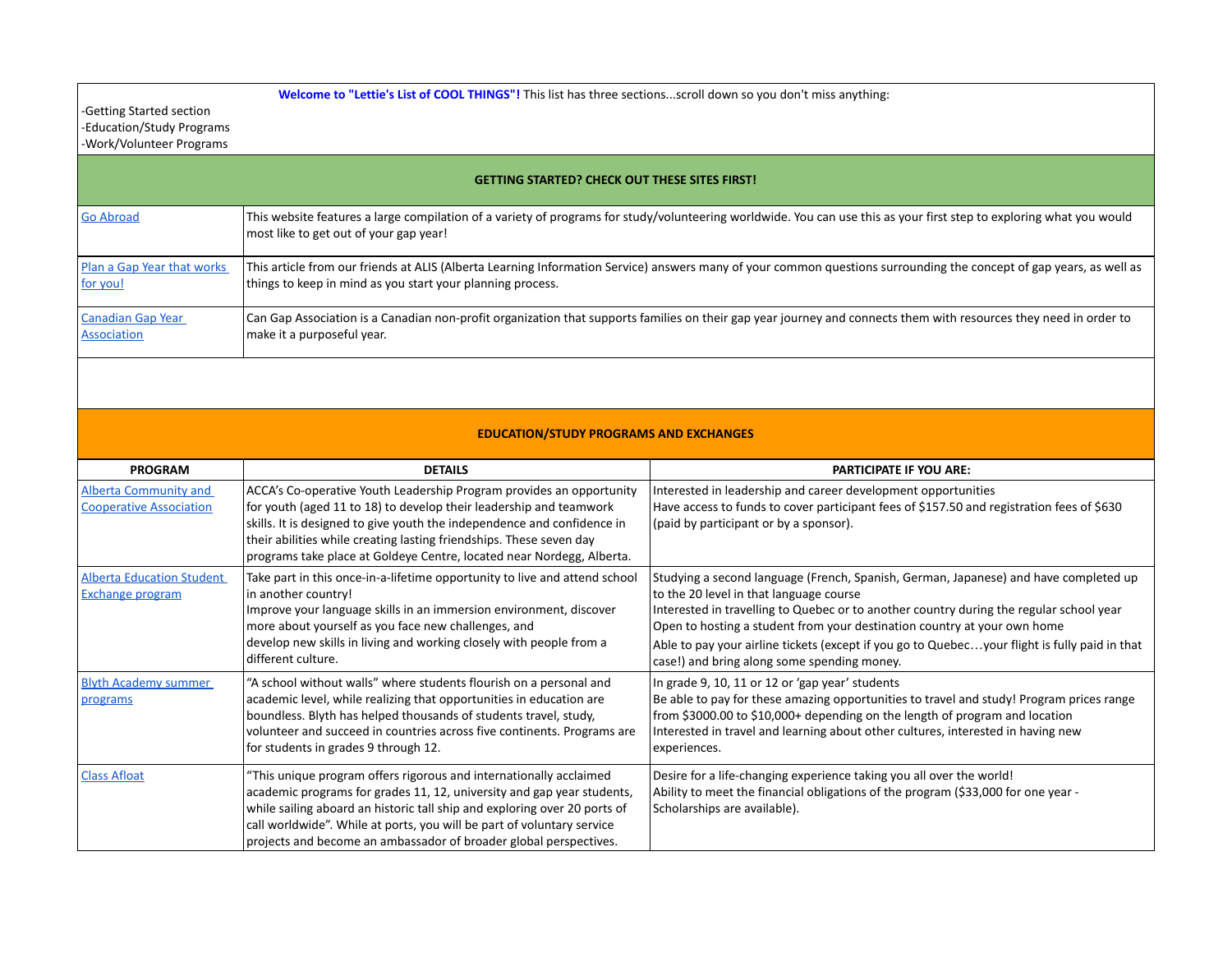| <b>Explore</b>                                                             | Explore is a five-week intensive French-immersion bursary program that<br>is offered during the spring or summer for people with any skill level in<br>French. Explore participants are awarded a \$2,200 bursary (taxable<br>income) that covers tuition fees for the course, instructional materials,<br>meals, and accommodation. You will discover another region of Canada<br>while learning French in classes adapted to your language level.<br>Application deadlines are typically mid February. Deadline for 2021 is<br>May 31, 2021.                                       | Currently and have been a full-time student for at least one term between last September<br>and next June. You do not have to be returning to school in the fall to be eligible. So, even<br>if you have graduated or will graduate this year, you are eligible.<br>You are at least 13 years of age – there is no upper age limit, however classes and activities<br>are designed with youth in mind. |
|----------------------------------------------------------------------------|--------------------------------------------------------------------------------------------------------------------------------------------------------------------------------------------------------------------------------------------------------------------------------------------------------------------------------------------------------------------------------------------------------------------------------------------------------------------------------------------------------------------------------------------------------------------------------------|--------------------------------------------------------------------------------------------------------------------------------------------------------------------------------------------------------------------------------------------------------------------------------------------------------------------------------------------------------------------------------------------------------|
| <b>Forum for Young Canadians</b>                                           | "It's about giving smart, engaged and opinionated youth a chance to<br>recreate parliament for a week. In Ottawa. On the Hill. With other<br>equally ambitious youth. It's about learning how to collaborate and share Able to be away from school for a week and still be successful!<br>ideas, then turn them into real community action." The \$995<br>participation covers travel costs, hotel accommodation (triple<br>occupancy) at an Ottawa hotel, all meals, instructional materials and bus<br>transportation within Ottawa.                                               | Between 15 and 19 years of age<br>A Canadian student interested in politics and leadership roles in his/her community                                                                                                                                                                                                                                                                                  |
| <b>GAP</b> year in Spain<br>with United Mint Campus                        | Learn, work and play during your gap year in Spain! You will choose the<br>kinds of projects you would like to explore (for example 3D Design &<br>Development, Social Media Marketing and Digital Production) so that<br>you can try out an industry before committing to a post-secondary<br>education program.                                                                                                                                                                                                                                                                    | Interested in travel, learning and experiencing different languages and cultures<br>Able to meet the requirements of the program and pay the fees (16 week programs could<br>cost up to<br>\$16,000.00 CAD).                                                                                                                                                                                           |
| <b>IGEM - Main page</b>                                                    | The IGEM Foundation is dedicated to education and competition,<br>advancement of synthetic biology, and the development of open<br>community and collaboration. The main program at the iGEM<br>Foundation is the International Genetically Engineered Machine (iGEM)<br>Competition. Since 2004, participants of the competition have<br>experienced education, teamwork, sharing, and more in a unique<br>competition setting. (excerpted from the IGEM website)                                                                                                                   | A high school student with strong interest in science and a willingness to learn, explore and<br>work as a cohesive team. This program can introduce you to others who share your<br>interest and expand your knowledge of careers in research science.                                                                                                                                                |
| <b>Innovators Academy</b>                                                  | Innovators Academy is a resource platform for young aspiring<br>entrepreneurs and educators who teach entrepreneurial thinking. The<br>Academy is part of the League of Innovators, a national Canadian charity<br>that empowers young people to be their own bosses in life and career,<br>supporting their growth as entrepreneurs, innovators, and<br>changemakers.                                                                                                                                                                                                               | Have an entrepreneurial mindset and an idea you would like to work on!<br>Able to take advantage of FREE online modules to assist you in learning about<br>entrepreneurism.                                                                                                                                                                                                                            |
| <b>Neuchatel Junior College</b>                                            | Every September, teenagers from across Canada and beyond choose to<br>step outside of their comfort zones at NJC. While studying the Ontario<br>Grade 12 curriculum and AP from their new home in Neuchatel,<br>Switzerland, they explore a dozen countries, mature rapidly, and make<br>the best friends of their lives. Academic preparedness and international<br>exposure lead to acceptances from the finest universities. New<br>independence enables them to understand who they are and realize how<br>their passions and talents will one day contribute on a global scale. | Interested in studying in Switzerland for a semester or a full year, living in a French-<br>speaking community while completing coursework where the language of instruction is<br>English. Have the funds to pay the fees and have some spending money. The cost of a<br>semester including tuition and room/board and some excursions offered by the school is<br>roughly 40,000 Canadian Dollars.   |
| Oxbridge educational<br>programs in U.S., U.K.,<br><b>France and Spain</b> | Oxbridge Academic Programs has been welcoming intellectually<br>adventurous high school and junior high school students to Europe for 30<br>years. You will have the opportunity to live and study in England, France<br>or Spain                                                                                                                                                                                                                                                                                                                                                    | Currently in grades $8 - 12$<br>Interest in learning and travelling to new countries<br>Access to funds (likely \$10,000 inclusive depending on your destination) or receive a full<br>scholarship to cover all expenses                                                                                                                                                                               |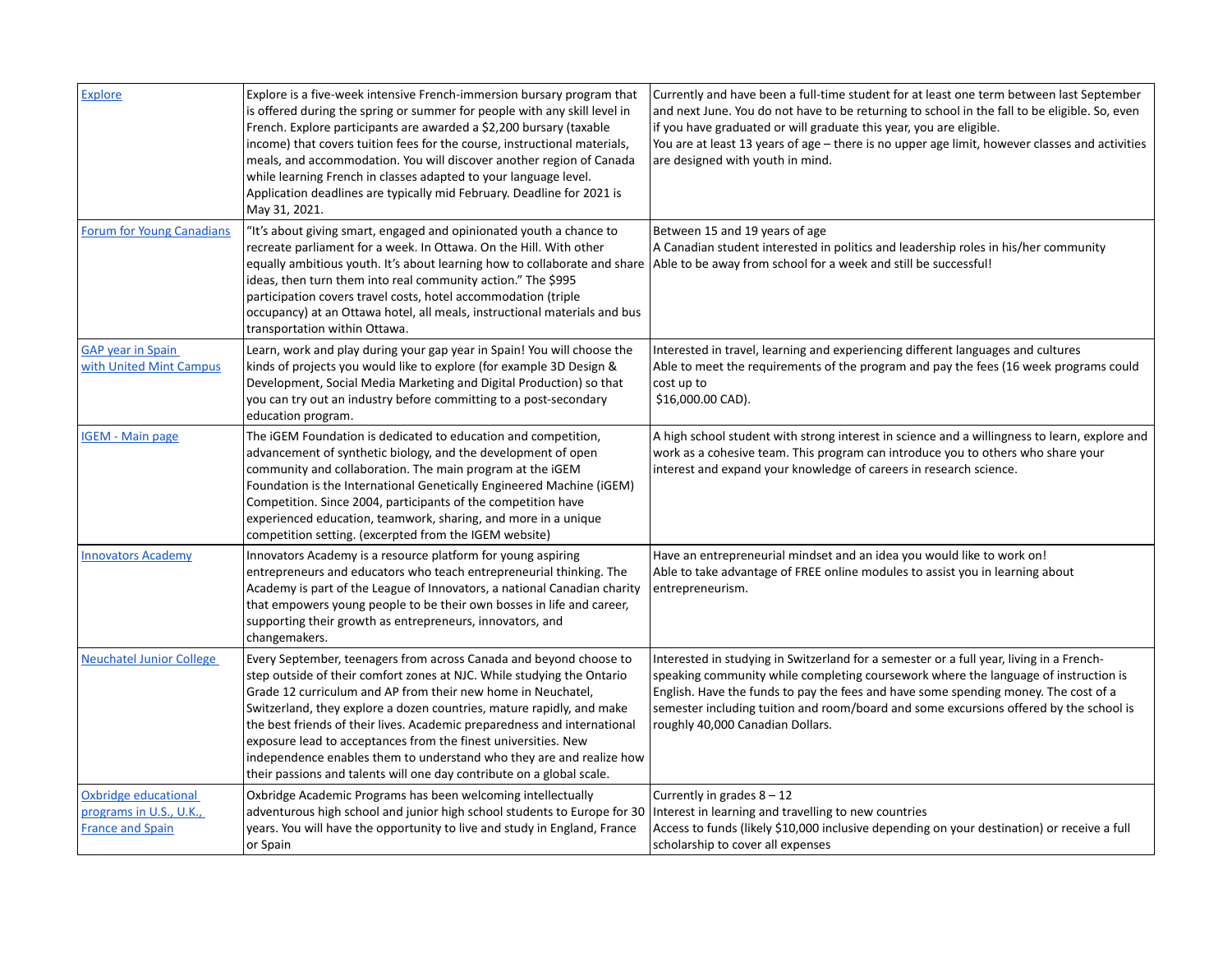| Semester at Sea                  | An opportunity to learn while onboard ship and explore new<br>destinations worldwide! Check out their website - packed with detailed<br>information (even a map of the ship!) to get you excited about this<br>opportunity. Inclusive fees are in the \$30,000 - \$45,000 range and<br>scholarships are available.                                                                                                                                                                                                                                                           | Students must be enrolled full-time in a degree granting program at an accredited<br>college/university (domestic or international) and have completed at least one full term at<br>the postsecondary level OR have graduated high school with a 3.25/4.00 GPA and are<br>embarking on a GAP year! |
|----------------------------------|------------------------------------------------------------------------------------------------------------------------------------------------------------------------------------------------------------------------------------------------------------------------------------------------------------------------------------------------------------------------------------------------------------------------------------------------------------------------------------------------------------------------------------------------------------------------------|----------------------------------------------------------------------------------------------------------------------------------------------------------------------------------------------------------------------------------------------------------------------------------------------------|
| <b>SHAD Canada</b>               | SHAD is a registered Canadian charity that empowers exceptional high<br>school students to recognize their own capabilities and envision their<br>extraordinary potential as tomorrow's leaders and change makers. Each<br>year, SHAD provides the opportunity for 600+ students from across<br>Canada and internationally to attend a month-long summer program, in-<br>residence at one of 12 Canadian host universities focused on STEAM<br>(science, technology, engineering arts & mathematics). The program<br>operates in a virtual format during the Covid pandemic. | A grade 10 or 11 student<br>Open to every Canadian province and territory<br>Applicants are assessed on several factors including creativing, commitment to excellence,<br>engagement in extracurricular activities and a strong academic foundation.<br>Financial assistance is available.        |
| <b>Youth Ambassadors Program</b> | This three-week exchange takes place in Ottawa, Plattsburgh New York<br>and Washington, D.C. There is NO APPLICATION FEE and all travel, meals<br>and accommodation costs are covered by the Youth Ambassadors<br>Program. Participants are responsible for personal spending money.<br>Program themes include civic education, community service, youth<br>leadership, social inclusion. Programs have shifted to a virtual format<br>during the Covid pandemic.                                                                                                            | Between 15 - 18 years old with at least 4 month of high school remaining<br>Interested in the U.S.A.<br>Committed to implementing community service projects<br>Deadline to apply is in early April, programs run in July – August                                                                 |

## **WORK AND VOLUNTEER PROGRAMS**

| <b>PROGRAM</b>                            | <b>DETAILS</b>                                                                                                                                                                                                                                                                                                                                                       | <b>PARTICIPATE IF YOU ARE:</b>                                                                                                                                                                                                        |
|-------------------------------------------|----------------------------------------------------------------------------------------------------------------------------------------------------------------------------------------------------------------------------------------------------------------------------------------------------------------------------------------------------------------------|---------------------------------------------------------------------------------------------------------------------------------------------------------------------------------------------------------------------------------------|
| <b>Animal Experience</b><br>International | AEI empowers animal lovers, students, professionals, and adventure<br>seekers to travel and make a difference by volunteering with animals.<br>Join this team of international volunteers and explore the world while<br>doing what you love.                                                                                                                        | 18 years of age for many of their programs, however there are opportunitites for families<br>to volunteer together, for post-secondary students, those taking a gap year and anyone<br>with an interest in volunteering with animals. |
| Au pair World                             | This website has been recommended to us by those who have actually<br>secured placements as Au pairs in Australia, France and Spain. As with<br>any opportunity, it makes sense to check out your destination area and<br>employer carefully to be sure it is a great fit for everyone. You will<br>receive a modest wage, accommodation and meals with your family. | At least 18 years of age and available funds to pay for airfare; Interested in looking after<br>young children, travelling and building/enhancing your second language skills!                                                        |
| <b>Backpacking with a Purpose</b>         | From climbing to volcanic heights in Guatemala to engaging with the<br>next generation of youth leaders in India, there are many options for<br>backpacking enthusiasts to choose from. Use the site to search for trips<br>by region, theme or date of departure. https://www.<br> operationgroundswell.com/programs/                                               | Interested in small group travel experiences and opportunities to explore new places and<br>cultures. Have the funds to cover the program fees which range with the length and<br>location of the trip.                               |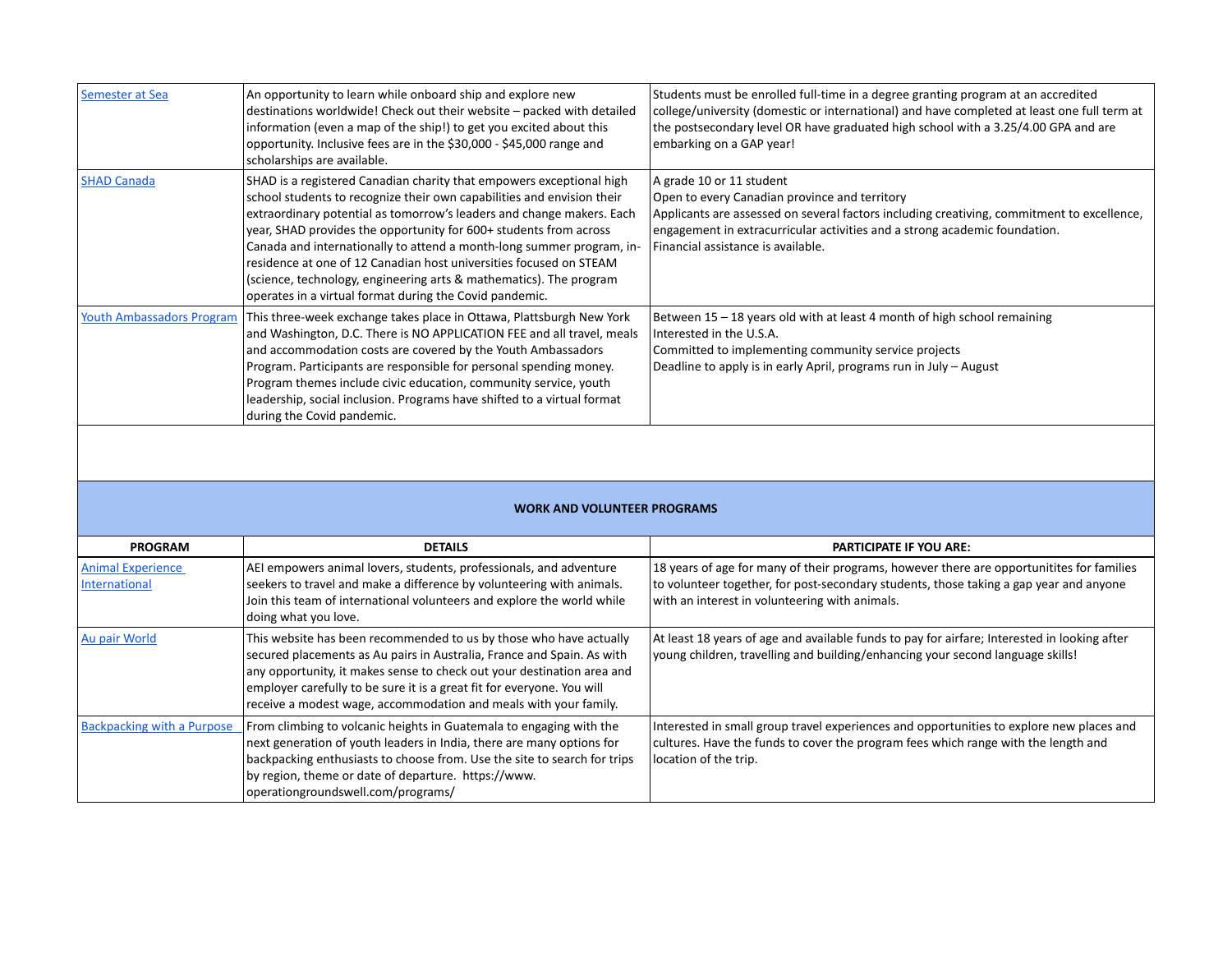| <b>Canada World Youth</b>                     | Canada World Youth provides a variety of programs, in over 20 countries<br>around the world, for youth between the ages of 15 and 35 looking to<br>gain leadership experience through participation in community-driven<br>development projects.                                                                                                                                                                                                                                                                                                                                                                                              | Interested in volunteering in our own country and /or another country overseas<br>Between the ages of 18 to 35                                                                                                                                                                                                                                                                                                                                                                                                                                                                                       |
|-----------------------------------------------|-----------------------------------------------------------------------------------------------------------------------------------------------------------------------------------------------------------------------------------------------------------------------------------------------------------------------------------------------------------------------------------------------------------------------------------------------------------------------------------------------------------------------------------------------------------------------------------------------------------------------------------------------|------------------------------------------------------------------------------------------------------------------------------------------------------------------------------------------------------------------------------------------------------------------------------------------------------------------------------------------------------------------------------------------------------------------------------------------------------------------------------------------------------------------------------------------------------------------------------------------------------|
| Contiki                                       | Contiki brings together travellers from all corners of the globe to<br>discover new cultures and a little part of themselves along the way. All of<br>the details including group transport and accommodation, are arranged<br>for you so travelling is made easier.                                                                                                                                                                                                                                                                                                                                                                          | Contiki tours are designed for the 18-35 year old traveller. The cost varies depending on<br>the location of your journey and how long you will be travelling. Costs include lodging,<br>meals and transportation between sites. There are over 350 trips all over the world to<br>choose from.                                                                                                                                                                                                                                                                                                      |
| Discover Year (Ottawa)                        | Discover Year integrates practical and interactive education, experiential<br>learning, and skill development into a unique and meaningful year away<br>from formal studies. The program follows a structured approach that<br>blends skills workshops, work, travel, and community service, as well as<br>ongoing mentorship and one-on-one career coaching throughout the<br>year.                                                                                                                                                                                                                                                          | A high school graduate (by July of the year you enter the program) and between 18-23<br>years of age. The program combines 2.5 month work terms with travel and community<br>service projects. Discover Year is an innovative one-year career and life skills program that<br>helps young adults better understand what they want and build the skills they need to go<br>out and get it. Discover Year is a certified Canadian post-secondary program. Program fees<br>are RESP-eligible, and can be claimed as a tuition tax credit, reducing the effective cost to<br>most students and families. |
| <b>Global Leadership</b><br><b>Adventures</b> | GLA operates 1 to 6 week volunteer programs, especially designed for<br>high school students to experience in the summer months. The work<br>takes place almost exclusively in authentic, non-tourist communities. The<br>GLA experience gives high school students the opportunity to step up in<br>a global context and face real challenges in partnership with the<br>communities they are serving. No summer is complete without<br>adventure. Each country has its own treasures. Imagine exploring the<br>ruins of Machu Picchu in Peru, zip lining through the pristine rainforests<br>of Costa Rica, or taking a safari in Tanzania. | A high school student aged $14 - 18$ years<br>Able to pay the program fees, starting with a non-refundable registration fee (\$75.00) and<br>a refundable deposit (\$400.00). Program fees include all meals, in country accommodation<br>and travel. You will need to pay your own airfare to and from your destination country.<br>Program costs vary depending on country and length of stay, most are in the \$3000 -<br>\$5000 range.                                                                                                                                                           |
| <b>Go Eco</b>                                 | GoEco was created by experienced volunteers for people who are eager<br>to travel and contribute to the community, wildlife, and environment<br>they visit. Based on years of practice and in-depth field reports, GoEco<br>presents you with a careful selection of excellent yet affordable<br>volunteer and ecological minded vacations.                                                                                                                                                                                                                                                                                                   | Interested in adventure and making a difference! Able to pay the travel costs and<br>associated fees (ranging from \$600 - \$3,000+ depending on length of stay and program<br>type)                                                                                                                                                                                                                                                                                                                                                                                                                 |
| <b>GVI (Global Vision</b><br>International)   | This link to the under 18 volunteer opportunities states: "With various<br>options to choose from, our projects are varied, packed with adventure<br>and cultural awareness to ensure students have an enriching learning<br>experience and head home with a wealth of new experiences, friends<br>and memories".                                                                                                                                                                                                                                                                                                                             | Between 15 - 17 years of age (for youth programs)<br>Interested in travelling and volunteering in a wide range of different environments<br>(opportunities exist in Africa, Asia, Australasia, Europe, Latin America and the U.S.)                                                                                                                                                                                                                                                                                                                                                                   |
| <b>International Experience</b><br>Canada     | If you've ever dreamed of living and working in a foreign country,<br>International Experience Canada may be the perfect opportunity for you<br>to do just that! Through bilateral youth mobility arrangements and<br>agreements with different countries around the world, Canadians and<br>non-Canadians can travel and work in each other's countries for up to<br>one year.                                                                                                                                                                                                                                                               | Interested in working and living in another country<br>Planning to take a "gap year" after high school 18 years of age                                                                                                                                                                                                                                                                                                                                                                                                                                                                               |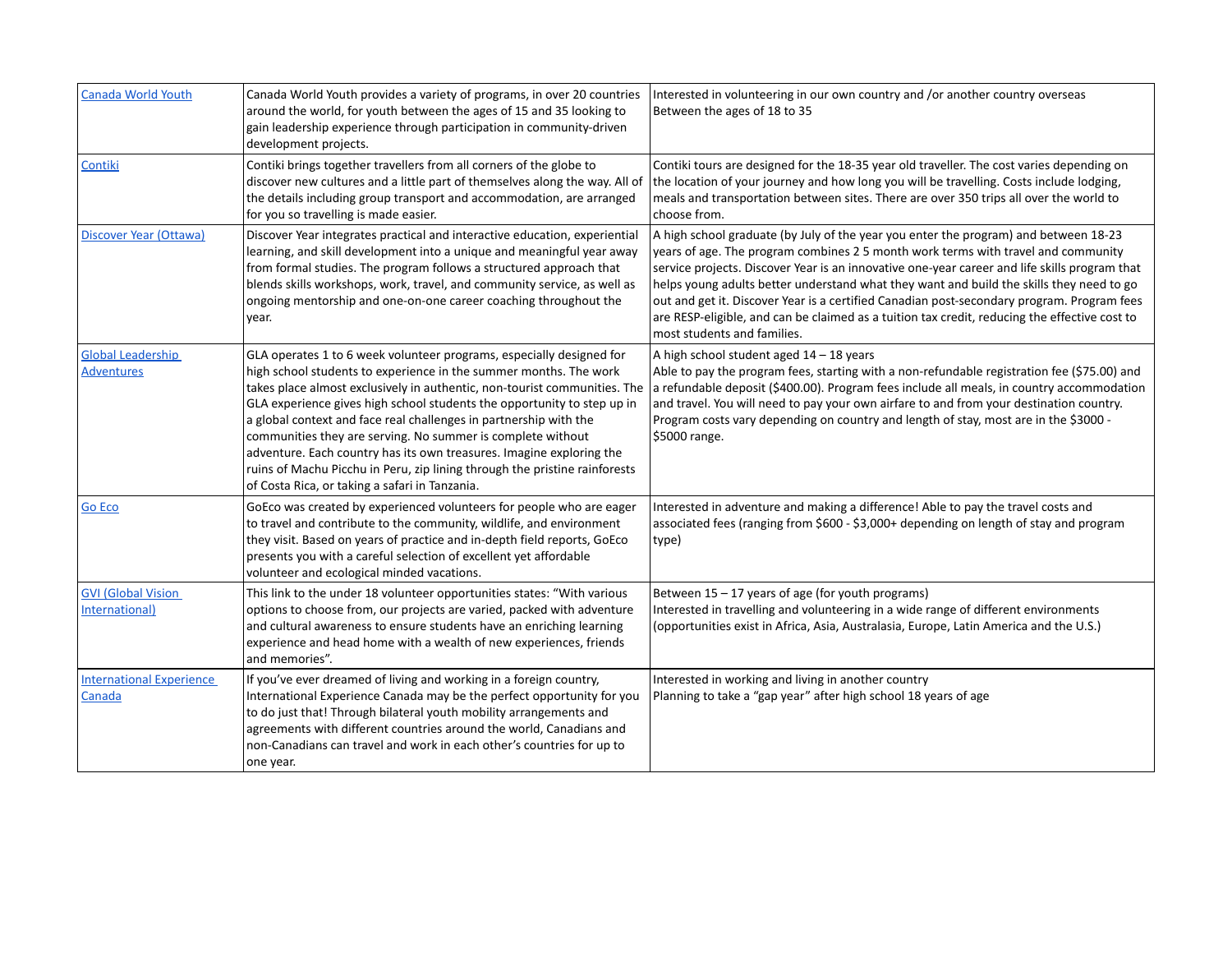| <b>International Volunteer</b><br><b>Headquarters</b> | Established in 2007, IVHQ is described as the world's leading volunteer<br>abroad organization, offering a variety of projects in over 30<br>international destinations. The website describes in detail a wide range<br>of opportunities if you are considering traveling abroad, taking a gap<br>year, wanting to experience a volunteer vacation, or simply wishing to<br>provide assistance in a community abroad.                                                                                       | 18 years of age or older OR volunteering with a parent or other adult<br>Able to fund the program fees that cover accommodation, breakfast and dinner for your<br>stay (fees vary by length of program and location) as well as your transportation to your<br>destination country                                                                                                                                    |
|-------------------------------------------------------|--------------------------------------------------------------------------------------------------------------------------------------------------------------------------------------------------------------------------------------------------------------------------------------------------------------------------------------------------------------------------------------------------------------------------------------------------------------------------------------------------------------|-----------------------------------------------------------------------------------------------------------------------------------------------------------------------------------------------------------------------------------------------------------------------------------------------------------------------------------------------------------------------------------------------------------------------|
| <b>Katimavik</b>                                      | This unique program offers youth from across Canada the opportunity to<br>work together on volunteer projects in small groups (30 hours per week)<br>for the betterment of two separate Canadian communities.                                                                                                                                                                                                                                                                                                | 17 to 25 years of age (Canadian Citizen or Permanent Residents) with ability to assist in<br>fund raising efforts to support your participation in the program. All expenses related to<br>participation in the program are covered including transportation, group activities,<br>accommodation and meals.                                                                                                           |
| <b>Kaya Responsible Travel</b>                        | When you volunteer with Kaya Responsible Travel you can hoose<br>between over 150 community development and conservation projects in<br>countries in Africa, Asia, Central America and South America. This<br>organization works with community projects and locally driven initiatives<br>that utilise volunteer work and assistance to achieve their goals, provide<br>valuable funding and promote responsible travel in developing countries<br>and areas of environmental concern.                      | There are 30 programs for youth aged 16 - 17 to choose from and there is also a special<br>summer volunteer program in South Africa for youth aged 13 - 15. Costs vary by length of<br>program and location, for exmple, a 2-week project in Swaziland is approximately \$2300<br>Canadian dollars and includes accommodation and meals. Transportation to and from<br>Swaziland is not included in the program fees. |
| <b>Live Different Academy</b>                         | The Academy is for individuals looking for an experience unlike anything<br>else. Through 13 weeks of being fully immersed in beautiful Mexican<br>culture, you'll learn a ton about the lives of others and even more about<br>yourself in the process. Surrounded by like-minded people, you'll be<br>challenged and supported as you grow and take part in new experiences<br>while caring for others. And when you leave, you and the lives of local<br>families and communities will never be the same. | Able to commit to a 13 - week program to volunteer in Mexico (Baja) and pay the fee for<br>the program, which includes airfare, accommodation and food (6,995 Canadian dollars).                                                                                                                                                                                                                                      |
| <b>Outward Bound Canada</b>                           | From canoeing in Northern Ontario to sea kayaking in British Columbia,<br>no matter what you are looking for, Outward Bound will have a course<br>for you. Youth courses begin at age 12, and range from five to 32 days in<br>length. You can gain a high school credit, work towards your Duke of<br>Edinburgh's award, and explore everything from mountains to ocean,<br>rivers to forests.                                                                                                              | Able to commit to the duration of the program you choose and pay the applicable fees<br>(approximately \$2000 for a 7 day program - variable by destination and type of excursion).                                                                                                                                                                                                                                   |
| Pueblo Ingles - Spain<br>Immersion opportunity        | This is a program designed to help Spanish students practice English in a<br>fun environment. There are many locations and program lengths to<br>choose from.                                                                                                                                                                                                                                                                                                                                                | Between 13 – 17 years of age<br>An English as your first language speaker who wants to explore Spain (you do not need to<br>speak Spanish, in fact it's preferred if you don't!)                                                                                                                                                                                                                                      |
| <b>Rotary Exchanges</b>                               | The District 5360 Youth Exchange Program coordinates exchanges in<br>more than 20 different countries around the world each year. The year-<br>long exchange is essentially a cultural, educational, personal growth and<br>linguistic learning opportunity for high school students. This is an<br>amazing opportunity, which is almost fully funded by the rotary group in<br>our area.                                                                                                                    | On August 31 of the year of departure, applicants must be at least 15 % years old, but not<br>more than 17 % years old.<br>Above average academic performance with ability to express oneself clearly and effectively<br>Adaptability (outgoing, confident and willing to adjust to changing surroundings)                                                                                                            |